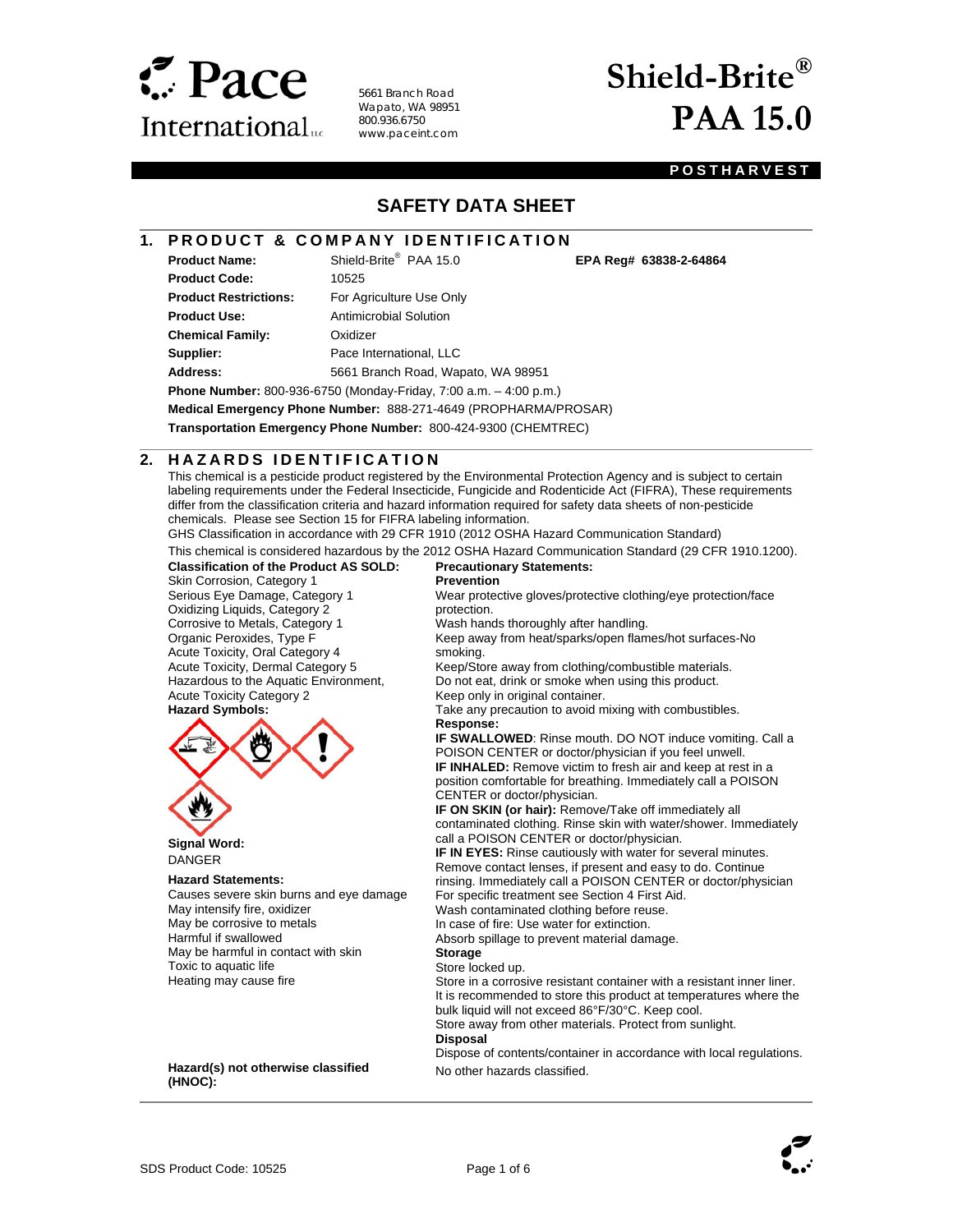

l

l

 $\overline{\phantom{a}}$ 

International...<br> **Shield-Brite® PAA 15.0** 

### **3. COMPOSITION/INFORMATION ON INGREDIENTS**

| Ingredient        | CAS#      | Concentration (w/w %) |
|-------------------|-----------|-----------------------|
| Hydrogen peroxide | 7722-84-1 | $21.5 - 22.5 \%$      |
| Acetic acid       | 64-19-7   | $15.8 - 16.6 %$       |
| Peroxyacetic acid | $79-21-0$ | $14.8 - 15.7 %$       |

#### **4. FIRST AID MEASURES General Advice:** Have the product container, label or Safety Data Sheet with you when calling a poison control center or physician, or going for treatment. You may also contact PROPHARMA (PROSAR) 1-888-271-4649 for emergency medical treatment information. **Inhalation:** Remove source of exposure or move person to fresh air and keep comfortable for breathing. Immediately call a POISON CENTER/doctor. If breathing is difficult, trained personnel should administer emergency oxygen if advised to do so by the POISON CENTER/doctor. Symptoms of pulmonary edema can be delayed up to 48 hours after exposure. If direct contact during rescue breathing poses a threat to the first aid provider, "Avoid mouth-to-mouth contact by using a barrier device." **Skin Contact:** Take off immediately contaminated clothing, shoes and leather goods (e.g. watchbands, belts). Rinse skin with lukewarm, gently flowing water/shower with a flushing duration of 30 minutes. Immediately call a POISON CENTER/doctor. Wash contaminated clothing before re-use. **Eye Contact:** Remove source of exposure or move person to fresh air. Rinse eyes cautiously with lukewarm, gently flowing water for several minutes, while holding the eyelids open. Remove contact lenses, if present and easy to do. Continue rinsing for 30 minutes. Take care not to rinse contaminated water into the unaffected eye or into the face. Immediately call a POISON CENTER/doctor. **Ingestion:** Rinse mouth. Do NOT induce vomiting. Immediately call a POISON CENTER/doctor. If vomiting occurs naturally, lie on your side, in the recovery position. **Most Important Symptoms and Effects, both Acute and Delayed:**  Causes severe skin burns and eye damage, burning of the mouth, throat, and esophagus. **Indication of any Immediate Medical Attention and Special Treatment Needed:**  Treat symptomatically.

#### **5. FIRE FIGHTING MEASURES**

| <b>Extinguishing Media:</b>              | Dry powder, foam, carbon dioxide, water spray, sand. Do NOT use               |
|------------------------------------------|-------------------------------------------------------------------------------|
|                                          | heavy water stream.                                                           |
| Specific hazards arising from the        | Non-combustible. May give off irritating or toxic fumes (or gases) in a       |
| substance or mixture:                    | fire.                                                                         |
| <b>Flammability classification (OSHA</b> | Non flammable                                                                 |
| 29 CFR 1910.106) (Hazcom 2012):          |                                                                               |
| <b>Hazardous Combustion Products:</b>    | May cause fire and explosions when in contact with incompatible<br>materials. |
| Special protective equipment and         | In the event of a fire, wear full protective clothing and NIOSH-approved      |
| precautions for firefighters:            | self-contained breathing apparatus                                            |
| <b>Hazardous Combustion Products:</b>    | None known.                                                                   |
| Special protective equipment and         | In the event of a fire, wear full protective clothing and NIOSH-approved      |
| precautions for firefighters:            | self-contained breathing apparatus with combustible cartridges to include     |
|                                          | acid gases.                                                                   |

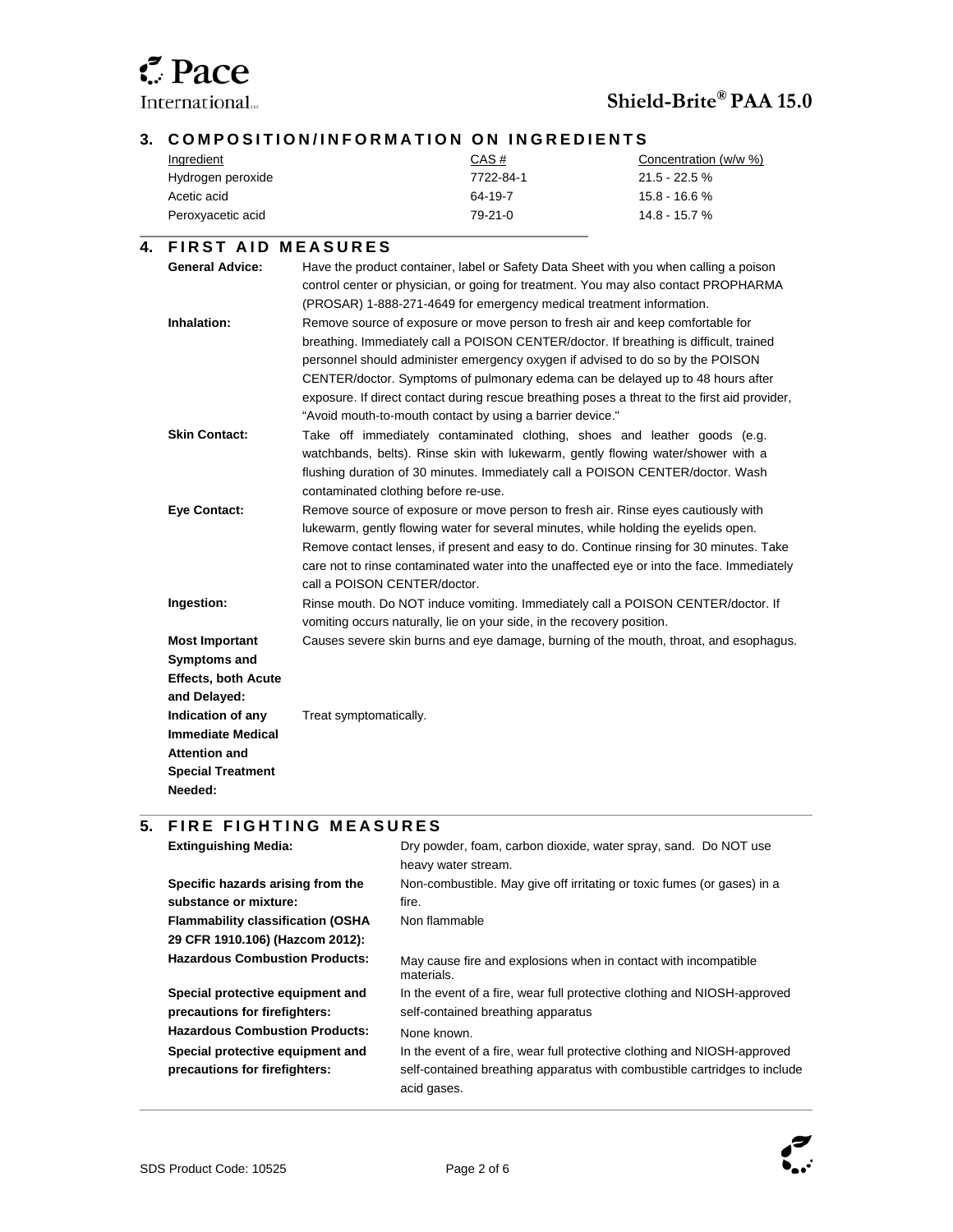$\overline{\phantom{a}}$ 

l

## **6. ACCIDENTAL RELEASE MEASURES**

| Personal precautions, protective<br>equipment and emergency<br>procedures:<br>Methods and materials for<br>containment and cleaning up: | Ventilate area of leak or spill. Wear appropriate personal protective<br>equipment as specified in Section 8. Isolate hazard area. Keep<br>unnecessary and unprotected personnel from entering.<br>SMALL SPILLS (less than 1 gallon): Neutralize with soda ash or cover with<br>dry earth, sand or other non-combustible material, place into loosely<br>covered plastic containers for later disposal. If neutralized, material can be<br>diluted into drain. LARGE SPILL: Restrict access to area until completion<br>of clean up. Prevent liquid from entering sewers or waterways. Stop or<br>reduce leak if safe to do so. Dike with inert material (sand, earth, etc.).<br>Collect into plastic containers for disposal. Ensure adequate<br>decontamination of tools and equipment following clean up. |
|-----------------------------------------------------------------------------------------------------------------------------------------|--------------------------------------------------------------------------------------------------------------------------------------------------------------------------------------------------------------------------------------------------------------------------------------------------------------------------------------------------------------------------------------------------------------------------------------------------------------------------------------------------------------------------------------------------------------------------------------------------------------------------------------------------------------------------------------------------------------------------------------------------------------------------------------------------------------|
| Special spills response procedures:                                                                                                     | Collect spills in plastic containers only. Prevent from entering sewers,<br>waterways, or low areas.                                                                                                                                                                                                                                                                                                                                                                                                                                                                                                                                                                                                                                                                                                         |
| 7. HANDLING & STORAGE                                                                                                                   |                                                                                                                                                                                                                                                                                                                                                                                                                                                                                                                                                                                                                                                                                                                                                                                                              |
| Precautions for safe handling:                                                                                                          | Wear at least chemical resistant gloves and eye protection, face shield,<br>and chemical resistant garments when handling, moving or using this<br>product. Do not contaminate water, food, or feed by storage or disposal.                                                                                                                                                                                                                                                                                                                                                                                                                                                                                                                                                                                  |
| <b>Conditions for safe storage:</b>                                                                                                     | It is recommended that you to store this product at temperatures where the<br>bulk liquid will not exceed 86°F / 30°C. Store in a cool, dry, well ventilated                                                                                                                                                                                                                                                                                                                                                                                                                                                                                                                                                                                                                                                 |

bulk liquid will not exceed 86°F / 30°C. Store in a cool, dry, well ventilated place away from direct sunlight. Keep container closed when not in use. **Incompatible materials:** Avoid strong reducing agents, soft metals, heat and bases (unless product has been diluted to less than 1000ppm, then bases may be used to gradually adjust to a pH of less than 9).

# **8. E X P O S U R E C O N T R O L S / P E R S O N A L P R O T E C T I O N**

| <b>EXPOSURE LIMITS:</b>            |           |             | <b>OSHA PEL</b>                                                                                                                                         |            | <b>ACGIH TLV</b> |
|------------------------------------|-----------|-------------|---------------------------------------------------------------------------------------------------------------------------------------------------------|------------|------------------|
| <b>Chemical Name</b>               | CAS No.   | <b>TWA</b>  | <b>STEL/CEILING</b>                                                                                                                                     | <b>TWA</b> | <b>STEL</b>      |
| Acetic acid                        | 64-19-7   | 10 ppm      | 15 ppm/40 ppm (CalOSHA)                                                                                                                                 | 10 ppm     | 15 ppm           |
| Hydrogen peroxide                  | 7722-84-1 | 1 ppm       | 1 ppm/N/A (CalOSHA)                                                                                                                                     | 1 ppm      | N/A              |
| Peracetic acid                     | 79-21-1   | N/A         | N/A                                                                                                                                                     | N/A        | $0.4$ ppm        |
| Ventilation and engineering        |           |             | Forced air, local exhaust, or open air is adequate.                                                                                                     |            |                  |
| measures:                          |           |             |                                                                                                                                                         |            |                  |
| <b>Respiratory protection:</b>     |           | acid gases. | In case of confined spaces or high levels encountered in the air, wear self-<br>contained breathing apparatus with combination cartridges that includes |            |                  |
| Skin protection:                   |           |             | Wear chemical resistant gloves and chemical resistant garments when<br>handling, wash garments before re-use.                                           |            |                  |
| <b>Eye/face protection</b>         |           |             | Wear chemical goggles; also wear a face shield if splashing hazard exists.                                                                              |            |                  |
| Other protective equipment:        |           |             | Eye wash facility and emergency shower should be in close proximity.                                                                                    |            |                  |
| <b>General hygiene conditions:</b> |           |             | Do not eat, drink, or smoke when using this product. Wash thoroughly after<br>handling. Remove and wash contaminated clothing before re-use. Handle     |            |                  |

in accordance with good industry hygiene and safety practice.

#### **9. PHYSICAL & CHEMICAL PROPERTIES**

| Appearance:                                 | Clear colorless<br>liquid             | <b>Upper/Lower flammability limits:</b>                                   | No information available           |
|---------------------------------------------|---------------------------------------|---------------------------------------------------------------------------|------------------------------------|
| Odor:                                       | Vinegar odor                          | Vapor pressure (mm Hq):                                                   | 27                                 |
| Odor threshold:                             | No information<br>available           | Vapor density: (air =1)                                                   | No information available           |
| pH:                                         | $<$ 1 (1:10)                          | Specific Gravity: $(H2O = 1)$                                             | 1.135 $q/mL$                       |
| <b>Melting/Freezing point:</b>              | $<10^{\circ}$ F/ $<$ -12 $^{\circ}$ C | Solubility in water:                                                      | Complete                           |
| <b>Pour Point:</b>                          | No information                        | <b>Partition coefficient</b>                                              | No information available           |
|                                             | available                             | (n-octanol-water):                                                        |                                    |
| Initial boiling point and<br>boiling range: | No information<br>available           | Auto-ignition temperature:                                                | $>518^{\circ}$ F/ $>270^{\circ}$ C |
| Flash point:                                | $>207^{\circ}$ F / $>98^{\circ}$ C    | Decomposition temperature:                                                | No information available           |
| <b>Evaporation rate:</b>                    | No information<br>available           | Viscosity:                                                                | 10-20 cSt at 20°C / 68°F           |
| Flammability (solid, gas):                  | Non flammable                         | Volatiles (% by weight):<br><b>Volatile Organic Compounds</b><br>(VOC's): | >99<br>No information available    |

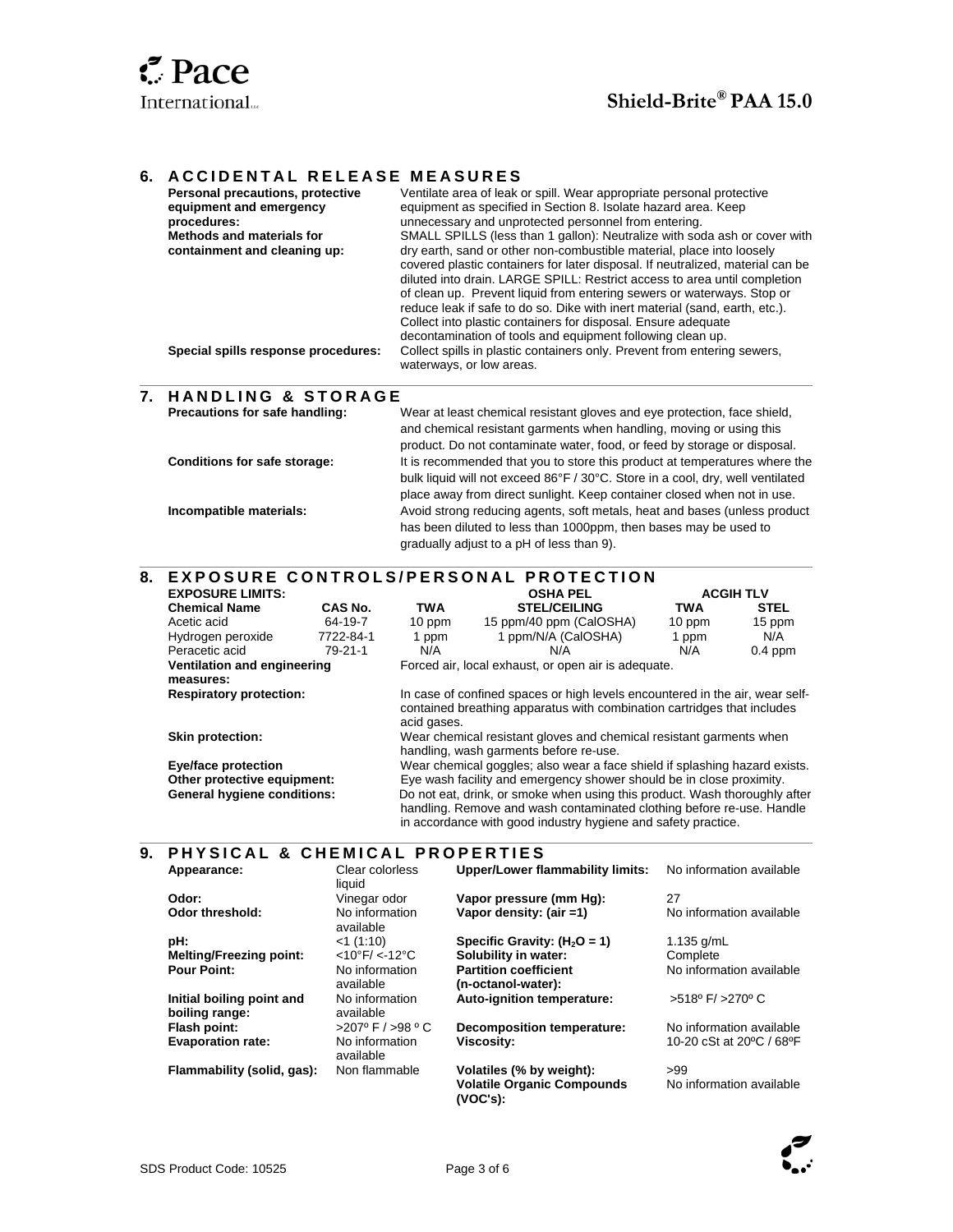#### l **10. STABILITY & REACTIVITY Reactivity hazards:** Reactive with bases, metals, reducing agents and combustible materials. **Possibility of hazardous reactions:**  May react with incompatible materials **Chemical stability:** Stable for up to 1 year when stored under normal conditions. **Conditions to avoid:** Incompatible materials and high temperatures. **Incompatible materials:** Reactive with bases, metals, reducing agents and combustible materials. **Hazardous decomposition products:**  Oxygen which supports combustion.  $\overline{\phantom{a}}$ 11. TOXICOLOGICAL INFORMATION **Routes of exposure** Eye, Skin contact, Inhalation, Ingestion. **Information on likely routes of exposure Inhalation:** Yes  **Skin and Eye corrosion / irritation:**  Yes  **Ingestion:** Yes  **Skin Absorption:** No **Potential Health Effects: Signs and symptoms of short term (acute) exposure: Inhalation:** Inhalation of the mist may produce severe irritation of respiratory tract, characterized by coughing, choking, shortness of breath, headaches, dizziness, nausea, weakness and/or drowsiness. **Ingestion:** Corrosive! Swallowing causes severe burns of mouth, throat, and stomach. Severe scarring of tissue, corrosion, permanent tissue destruction and death may result. Symptoms may include severe pain, nausea, vomiting, diarrhea, shock, hemorrhaging and/or fall in blood pressure. Damage may appear days after exposure. **Skin:** Corrosive! Contact with skin causes irritation or severe burns and scarring with greater exposures. **Eye:** Corrosive! Causes irritation of eyes, and with greater exposures it can cause burns that may result in permanent impairment of vision, even blindness. **Potential Chronic Health Effects: Mutagenicity:** Not known to have mutagenic effects in humans or animals. **Carcinogenicity:** No components are listed as carcinogens by ACGIH, IARC, OSHA, or NTP. **Reproductive effects:** No known reproductive effects in humans or animals. **Sensitization to material:**  Not a known sensitizer in humans or animals. **Specific target organ effects:**  No information available. **Medical conditions aggravated by overexposure:**  No information available. **Toxicological data:** The calculated ATE values for this mixture are: ATE oral  $= 494$  mg/kg ATE dermal  $= 2281$  mg/kg ATE inhalation =  $>20$  mg/L or  $>20,000$  ppm  $\overline{\phantom{a}}$

# **12. ECOLOGICAL INFORMATION**

| Ecotoxicity                      | May be harmful to aquatic life.                          |
|----------------------------------|----------------------------------------------------------|
| Persistence/ degradability:      | Not expected to persist. Expected to readily biodegrade. |
| <b>Bioaccumulative potential</b> | Not expected to bio-accumulate.                          |
| <b>Mobility in soil:</b>         | No information available.                                |

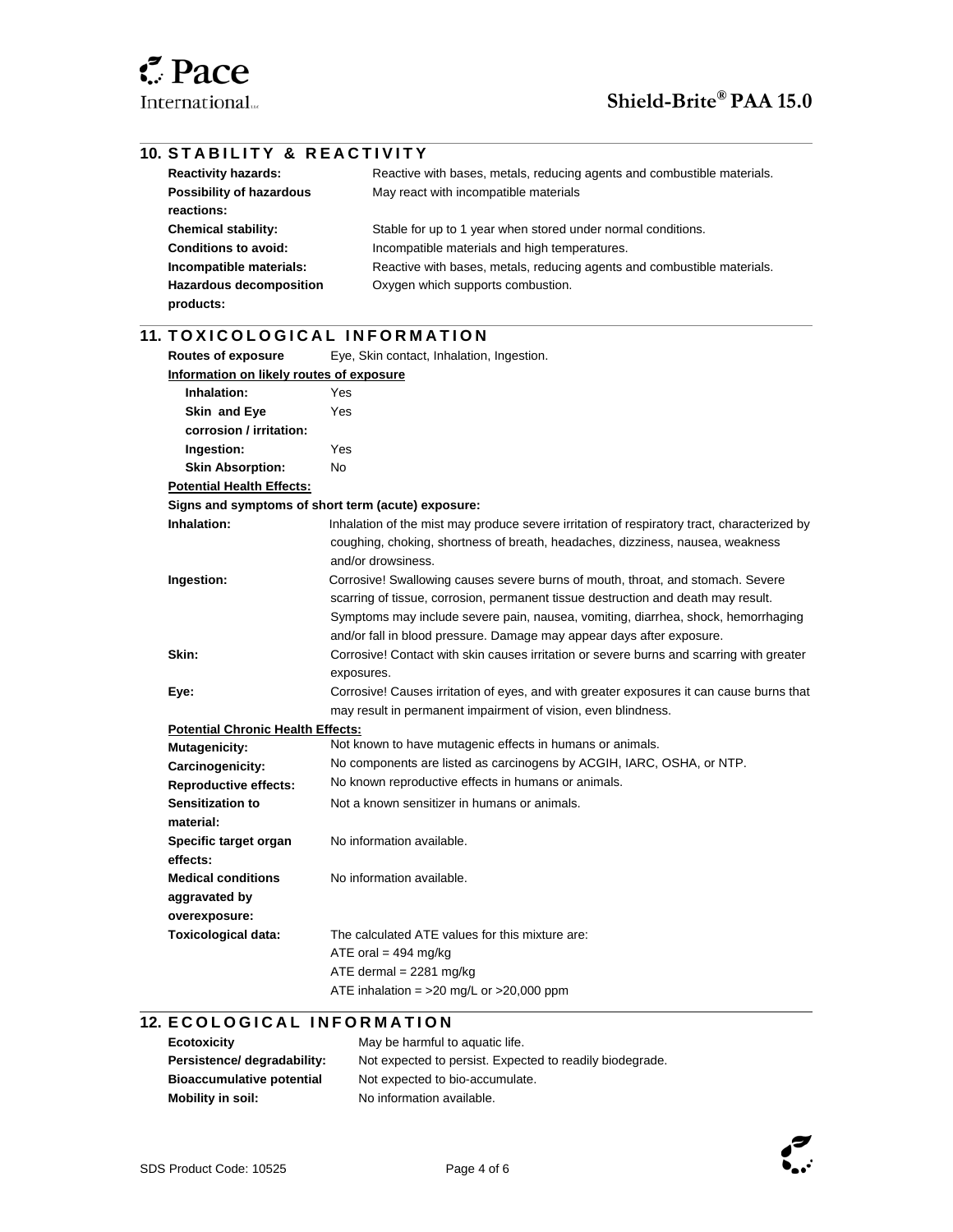l

 $\overline{\phantom{a}}$ 

l

 $\overline{\phantom{a}}$ 

#### **13. D I S P O S A L C O N S I D E R A T I O N S**

| Handling for disposal: | Do not contaminate water, food, or feed by storage and/or disposal. When handling,<br>refer to protective measures listed in sections 7 and 8. Empty residue from |
|------------------------|-------------------------------------------------------------------------------------------------------------------------------------------------------------------|
|                        | containers, rinse container well.                                                                                                                                 |
| Disposal methods:      | Dispose of in accordance with all applicable federal, state, provincial and local                                                                                 |
|                        | regulations. Contact your local, state, provincial or federal environmental agency for<br>specific rules.                                                         |
| <b>RCRA:</b>           | If product becomes a waste, it does meet the criteria of a hazardous waste as defined                                                                             |
|                        | by the US EPA, because of: Corrosivity D002.                                                                                                                      |

#### **14. TRANSPORT INFORMATION**

Certain shipping modes or package sizes may have exceptions from the transport regulations. The classification provided may not reflect those exceptions and may not apply to all shipping modes or package sizes. Please note the GHS and DOT Standards are NOT identical and therefore can have varying classifications. **US 49 CFR/DOT/IATA/IMDG Information:** 

|                               | DOT                         | <b>IMDG</b>                 | IATA                        |
|-------------------------------|-----------------------------|-----------------------------|-----------------------------|
| UN number:                    | 3109                        | 3109                        | 3109                        |
| <b>UN Proper shipping</b>     | Organic peroxide type F.    | Organic peroxide type F.    | Organic peroxide type F,    |
| name:                         | liquid $\leq$ 25% peracetic | liquid $\leq$ 25% peracetic | liquid $\leq$ 25% peracetic |
|                               | acid with $\leq$ 26%        | acid with $\leq$ 26%        | acid with $\leq$ 26%        |
|                               | hydrogen peroxide)          | hydrogen peroxide)          | hydrogen peroxide)          |
| <b>Transportation Hazard</b>  | 5.2(8)                      | 5.2(8)                      | 5.2(8)                      |
| class(es):                    |                             |                             |                             |
| Packing group:                | Ш                           |                             | Ш                           |
| <b>Environmental hazards:</b> | No hazards identified       |                             |                             |

## **15. REGULATORY INFORMATION**

FIFRA Classification/Typical Hazard Labeling, as outlined in EPA Label Review Manual

| <b>Hazard Data</b>                                               |                                    |                                                              |  |  |
|------------------------------------------------------------------|------------------------------------|--------------------------------------------------------------|--|--|
| Signal Word                                                      | <b>DANGER</b>                      |                                                              |  |  |
| Acute Toxicity, oral                                             | Category III: Harmful if swallowed |                                                              |  |  |
| Acute Toxicity, dermal                                           |                                    | Category III: Harmful if absorbed through skin               |  |  |
| Acute Toxicity, inhalation                                       | Category IV                        |                                                              |  |  |
| Skin irritation/corrosion                                        |                                    | Category I: Corrosive. Causes skin burns                     |  |  |
| Serious eye damage                                               |                                    | Category I: Corrosive, Causes irreversible eye damage        |  |  |
| Sensitization                                                    | Not Classified (NC)                |                                                              |  |  |
| Environmental (aquatic)                                          |                                    | This pesticide is toxic to fish and other aquatic organisms. |  |  |
| toxicity                                                         |                                    |                                                              |  |  |
| <b>US Federal Information:</b>                                   |                                    |                                                              |  |  |
| <b>TSCA information:</b>                                         |                                    | All components are listed on the TSCA inventory.             |  |  |
| US CERCLA Reportable quantity (Hazardous                         |                                    | Acetic acid has a RQ of approximately 31000 lbs. of as is    |  |  |
| substance RQ):                                                   |                                    | chemical                                                     |  |  |
| US EPCRA Reportable quantity (Extremely                          |                                    | Peracetic acid has a RQ of approximately 3500 lbs. of as is  |  |  |
| hazardous substance RQ):                                         |                                    | chemical.                                                    |  |  |
| Clean Air Act Section 112(r) Threshold                           |                                    | Peracetic acid has a TQ of approximately 66000 lbs. of as is |  |  |
| Quantity (TQ):                                                   |                                    | chemical.                                                    |  |  |
| <b>SARA Title III Hazard Categories:</b>                         |                                    | Reactivity Hazard, Acute Health Hazard                       |  |  |
| International Information:                                       |                                    |                                                              |  |  |
| WHMIS: Class C: Oxidizing material. Class E: Corrosive material. |                                    |                                                              |  |  |

This product has been classified in accordance with the hazard criteria of the Controlled Products Regulations.

#### **16. OTHER INFORMATION**

|                                 | <b>NFPA</b> | <b>Health Hazards 3</b>                                        | <b>Flammability 1</b>                                              | <b>Stability 1</b>       | Special Hazards OX, COR      |
|---------------------------------|-------------|----------------------------------------------------------------|--------------------------------------------------------------------|--------------------------|------------------------------|
|                                 | <b>HMIS</b> | <b>Health Hazards 3</b>                                        | <b>Flammability 1</b>                                              | <b>Physical Hazard 1</b> | <b>Personal Protection C</b> |
| <b>NFPA/HMIS Ratings Legend</b> |             | Severe = 4; Serious = 3; Moderate = 2; Slight = 1; Minimal = 0 |                                                                    |                          |                              |
|                                 |             | Special hazards: $OX = Oxidizer$ ; $COR = Corrosive$           |                                                                    |                          |                              |
|                                 |             |                                                                | Personal Protection = C (safety glasses, gloves, protective apron) |                          |                              |